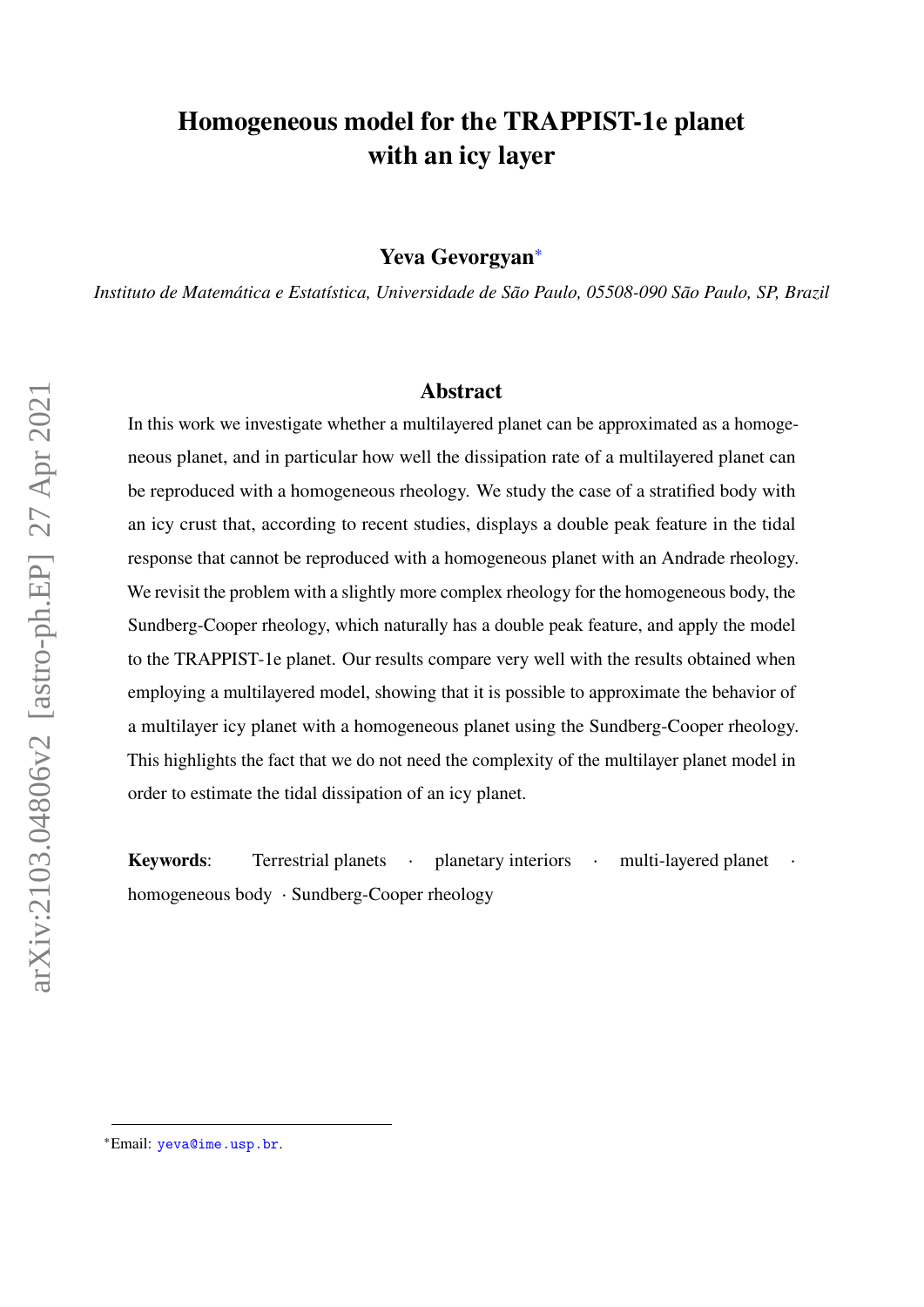# **1 Introduction**

Large amounts of data collected in recent decades from space missions as well as terrestrial and orbital observatories have allowed the structure and dynamics of celestial bodies in our Solar System to be constrained with ever increasing precision. Understanding the accurate observations of the rotation of the planets and icy moons of the Solar System currently requires, and allows for, the modeling of their stratified structures, which are typically composed of icy crusts, subsurface oceans, molten mantles, and solid cores, among other possibilities. Several models that account for the layered internal structure of these bodies have appeared in the recent literature  $[1-5]$  $[1-5]$ . The more complex the model, the more parameters have to be fit from the data. For exoplanets and exomoons, the extremely limited information we have regarding their structure and dynamics severely constrains the number of parameters that can be employed in the models. In these cases, homogeneous models come in handy, with fewer parameters to fit. The question now is how well a multilayered planet can be approximated by a homogeneous body. The answer depends on the phenomena we are interested in. Here we try to answer this question for the dissipation rate of a stratified body with an icy crust. The inspiration for this work comes from the recent paper by [\[5\]](#page-11-0). In that paper the authors observe two peaks in the frequency dependence of the dissipation rate for a multilayered planet, TRAPPIST-1e, that has an icy crust. Here we study the same planet with parameters compatible with the ones in [\[5\]](#page-11-0) but modeled after a homogeneous rheology (Sundberg-Cooper) that is able to reproduce the double-peaked feature of the dissipation.

This paper is organized as follows. In Sect. [2](#page-2-0) we present the motivation of the work. In Sect. [3](#page-2-1) we present the equations required to calculate the dissipation rate for a homogeneous body with the Sundberg-Cooper rheology, which is a mixed Andrade-Maxwell-Voigt rheology, and in Sect. [4](#page-6-0) we apply the model to the motion of TRAPPIST-1e and compare the results to those in [\[5\]](#page-11-0). Section [5](#page-10-1) summarizes our results.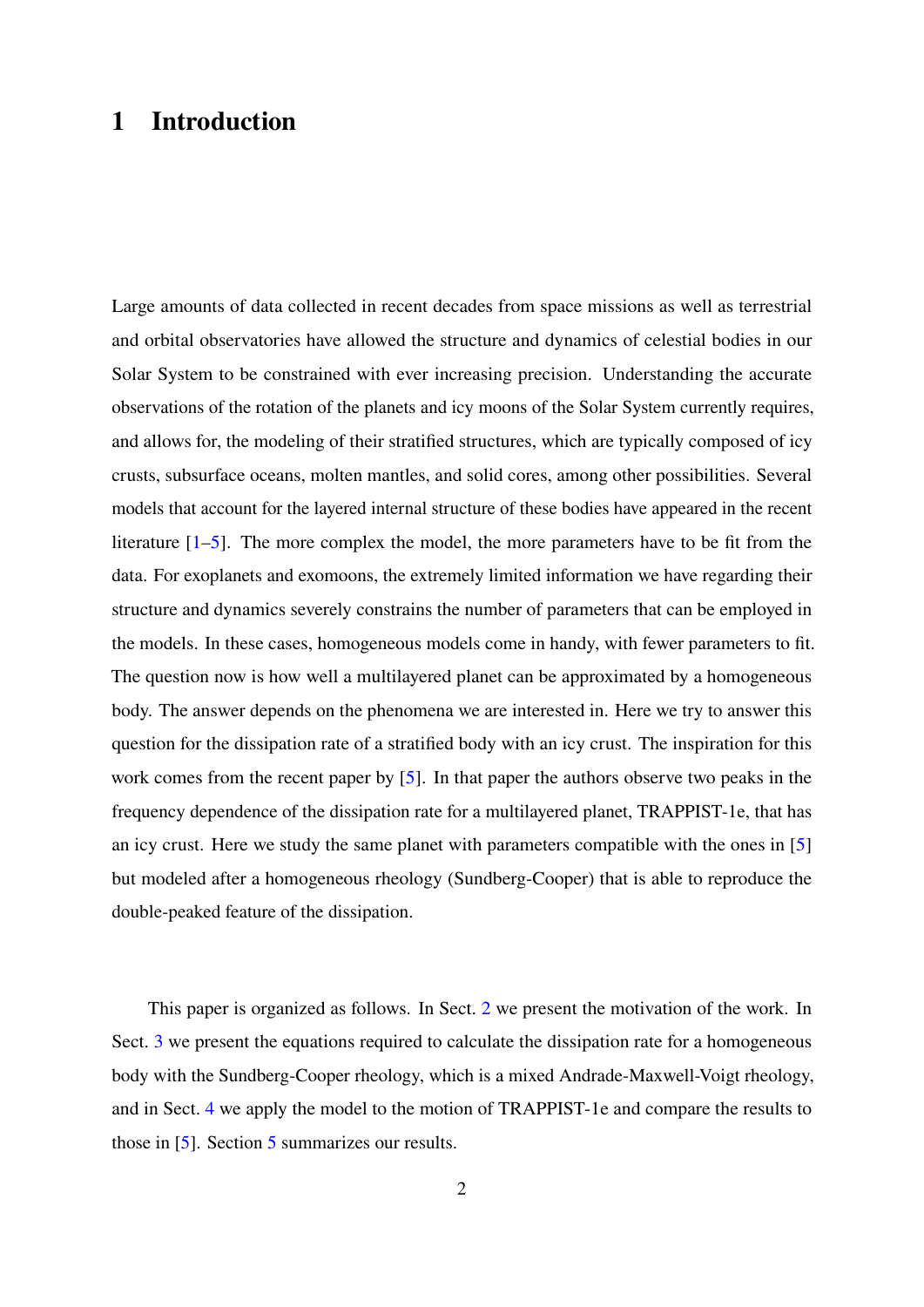# <span id="page-2-0"></span>**2 The double-peaked feature of the dissipation for bodies with an ice layer**

In [\[5\]](#page-11-0) the authors apply their multilayered modeling to two types of planets: terrestrial planets and planets with an icy crust. For the terrestrial planets, the authors found that the tidal dissipation of the energy of stratified bodies is well approximated by that of a homogeneous model with the Andrade rheology. In the presence of an icy crust, the dissipation dependence on the frequency changes qualitatively at low frequencies: Two peaks in the dissipation appear; the first can be fit using the Andrade rheology, but the second requires a different rheology. At high frequencies, the Andrade rheology is once again applicable.

The simplest rheological model with two dissipation peaks at low frequencies is the wellknown Burgers rheology in Fig. [1](#page-3-0) [\[6\]](#page-11-1). It would then be natural to use a model that displays Burgers behavior at low frequencies and Andrade behavior at high frequencies. Such a composite viscoelastic model was proposed by [\[7\]](#page-11-2) to incorporate both the effects of elastically accommodated grain boundary sliding and the transient diffusion creep observed in fine-grained peridotite. The viscoelastic oscillator with Sundberg-Cooper rheology can be seen in Fig. [2.](#page-4-0) The rheology was previously used to model the interiors of Mars, Io, and some exoplanets by [\[8\]](#page-11-3) and [\[9\]](#page-11-4).

The qualitative comparison of the dissipation rate for various rheologies can be seen in Fig. [3.](#page-4-1) One can observe that the Sundberg-Cooper rheology indeed has two peaks in the dissipation rate at intermediate frequencies and preserves the Andrade behavior at high frequencies. The parameter values used to plot the figure are given in Tables [1](#page-3-1) and [3.](#page-7-0) The details on how to calculate the energy dissipation rate with the Sundberg-Cooper rheology are discussed in the next section.

#### <span id="page-2-1"></span>**3 Energy dissipation and the Love number**

In [\[10\]](#page-11-5), the authors obtained an analytic formula for the tidal energy dissipation rate of a body in 1∶1 spin-orbit resonance on a slightly eccentric planar orbit in the presence of forced librations. If we discard the contribution from the forced librations (here we are not interested in this contribution, which could be added to the problem if needed), the equation for the average energy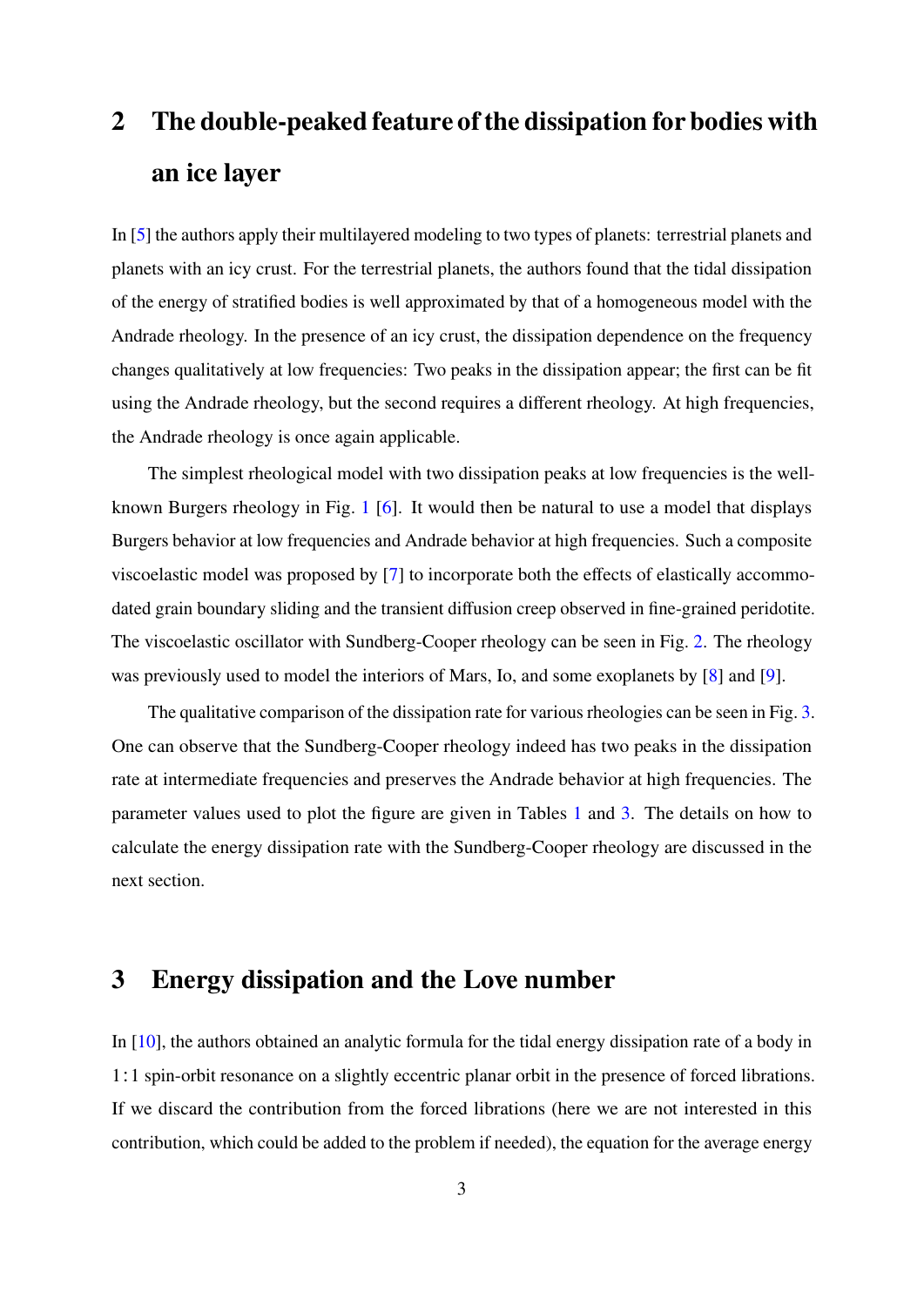<span id="page-3-1"></span>

| Quantity                    | Symb.      |          | Unit Value                    |
|-----------------------------|------------|----------|-------------------------------|
| Elasticity of Maxwell elem. | $\alpha_0$ | $s^{-2}$ | $5.815 \times 10^{-7}$        |
| Viscosity of Maxwell elem.  | $\eta_0$   | $s^{-1}$ | 181311                        |
| Elasticity of Voigt elem.   | $\alpha_1$ | $s^{-2}$ | $2 \times \alpha_0$           |
| Viscosity of Voigt elem.    | $\eta_1$   | $s^{-1}$ | $4.15 \times 10^{0} - 10^{4}$ |
| Andrade parameter           | α          |          | 0.28                          |

**Table 1:** Parameters for the viscoelastic elements in Fig. [2.](#page-4-0)

<span id="page-3-2"></span>**Table 2:** Parameters for the viscoelastic elements used to obtain the values in Table [1.](#page-3-1) These parameters can be directly compared to the ones in [\[5\]](#page-11-0).

| Quantity                       |      | Unit Value                     |
|--------------------------------|------|--------------------------------|
| Elasticity of Maxwell elem. Pa |      | $1.5 \times 9.333 \times 10^9$ |
| Viscosity of Maxwell elem. Pas |      | $4.365 \times 10^{21}$         |
| Elasticity of Voigt elem.      | Pa   | $3 \times 9.333 \times 10^{9}$ |
| Viscosity of Voigt elem.       | Pa s | $10^{17} - 10^{21}$            |

<span id="page-3-0"></span>

**Figure 1:** General oscillator with a Burgers rheology. The external force  $f(t)$  splits into the force  $\lambda(t)$ , which acts upon the rheology array, and the force  $f(t) - \lambda(t)$ , which acts upon the  $\gamma$  spring.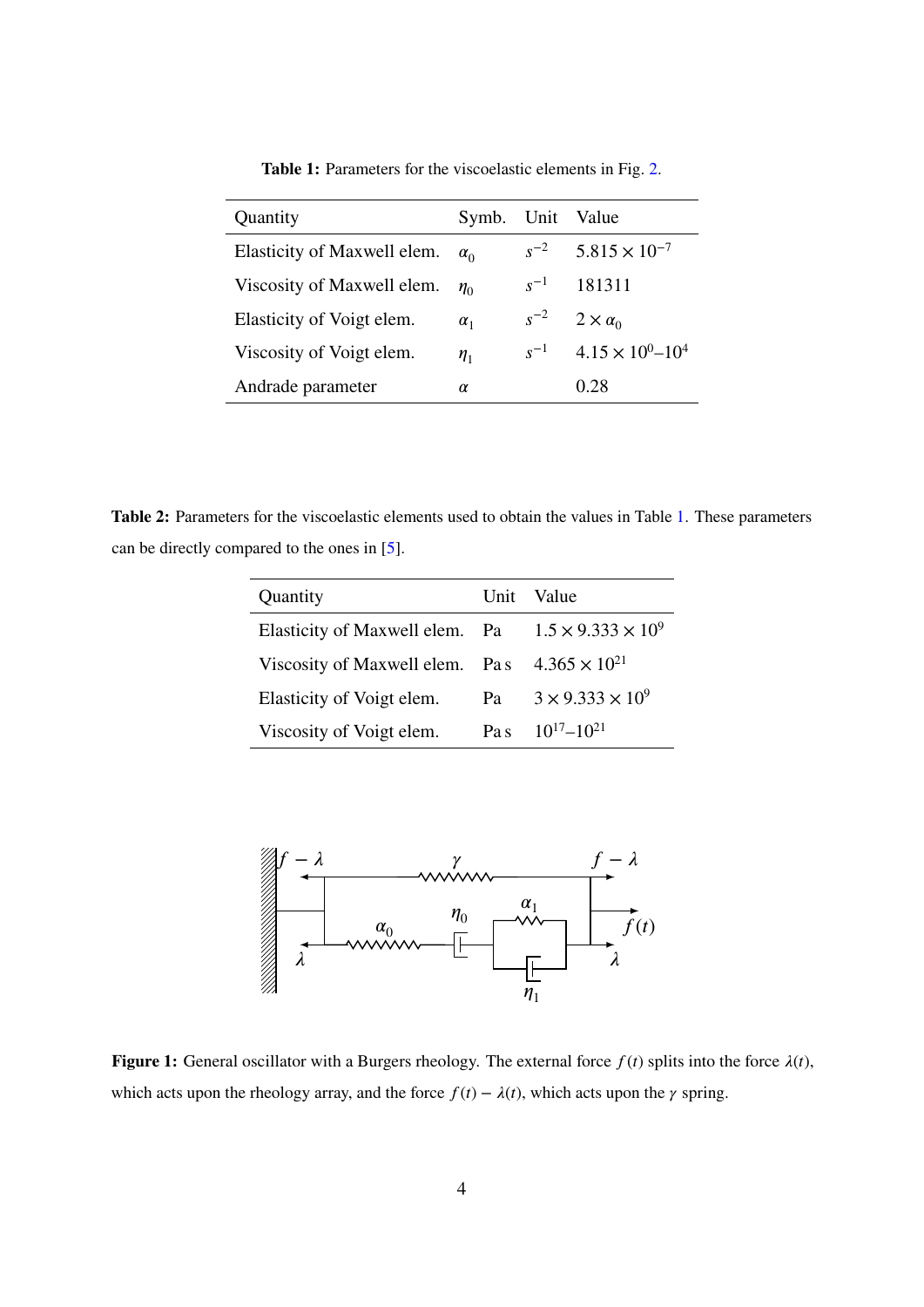<span id="page-4-0"></span>

**Figure 2:** Same as Fig. [1](#page-3-0) but for the Sundberg-Cooper rheology.

<span id="page-4-1"></span>

**Figure 3:** Imaginary part of the Love number for four different rheologies. The dashed vertical line marks the value of the TRAPPIST-1e mean rotation rate.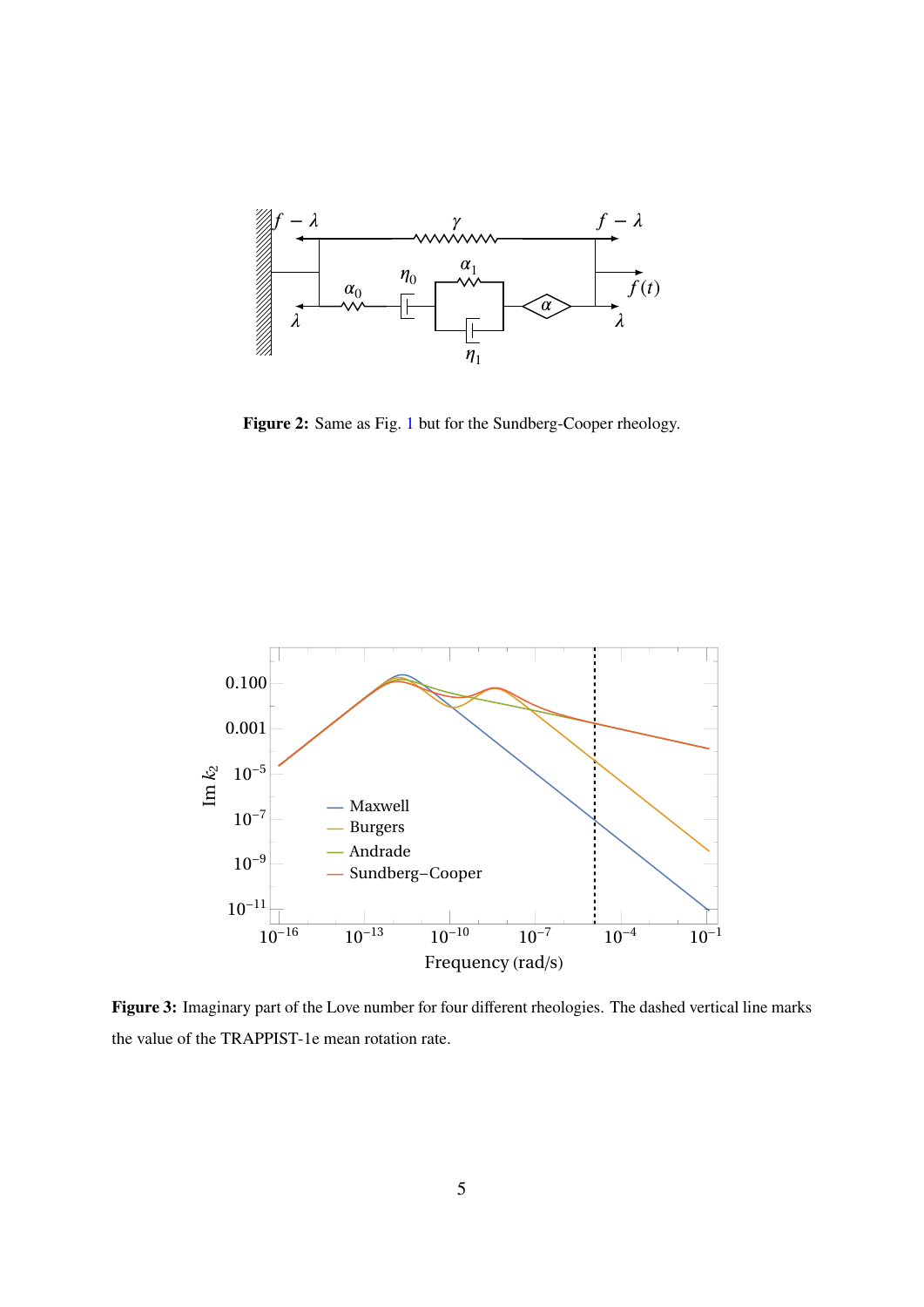dissipation rate becomes

*𝑘*2

<span id="page-5-0"></span>
$$
\frac{\Delta E}{T} = -\mathfrak{F}\left[k_2(\omega)\right] \frac{(nR)^5}{G} \left(\frac{m_2}{m_1 + m_2}\right)^2 \times \frac{21}{2} e^2,\tag{1}
$$

where  $k_2(\omega)$ ,  $\omega$ ,  $n$ ,  $R$ ,  $G$ ,  $m_1$ ,  $m_2$ , and  $e$  are, respectively, the Love number, rotation frequency, mean rotation rate, mean radius, gravitational constant, mass of the planet, mass of the host body, and orbit eccentricity.

The frequency-dependent part of the dissipation rate is encoded in the imaginary part of the Love number,  $k_2(\omega)$ . The following expression for  $k_2(\omega)$  was obtained in [\[11\]](#page-11-6) using the "association principle" in the frequency domain,

$$
k_2(\omega) = \frac{3G I_0}{R^5} \frac{1}{\gamma + \hat{J}^{-1}(\omega) - \mu \omega^2},
$$
 (2)

where  $\gamma$ ,  $\mu$ , and  $\hat{J}(\omega)$  are, respectively, the rigidity constant, inertia constant, and creep function, and where  $I_0$  is the mean moment of inertia of the planet. This formula is valid for an arbitrary rheology represented by a general oscillator.

The association principle was formulated by  $[12]$  and can be used to obtain equations of motion and rheology parameters, such as the Love number in the frequency domain, for an arbitrary rheology represented by a general oscillator, such as those in Figs. [1](#page-3-0) and [2.](#page-4-0) The one-dimensional general oscillators are constructed from spring-dashpot systems (bottom part in Figs. [1](#page-3-0) and [2\)](#page-4-0), used to represent linear viscoelastic rheologies, by adding a parallel spring of elastic constant,  $\gamma$ , which represents gravity.

If the inertia of deformation is neglected  $(\mu = 0)$ , as assumed in this paper, then

$$
k_2(\omega) = \frac{3G I_0}{R^5} \frac{1}{\gamma + \hat{J}^{-1}(\omega)}
$$
  
= 
$$
\frac{3G I_0}{R^5} \frac{\gamma (\Re[\hat{J}(\omega)]^2 + \Im[\hat{J}(\omega)]^2) + \Re[\hat{J}(\omega)] + i \Im[\hat{J}(\omega)]}{(\gamma \Re[\hat{J}(\omega)] + 1)^2 + \gamma^2 \Im[\hat{J}(\omega)]^2}.
$$
 (3)

This expression is equivalent to the  $k_2(n) = \frac{3}{2}$  $\overline{a}$  $1 + \frac{57}{8\pi}$ 1  $G\rho^2 R^2$ 1 *𝐽̂*  $\sqrt{-1}$ used in [\[13,](#page-12-0) Eq. 36]. A detailed comparison of the two notations can be found in [\[11,](#page-11-6) Sect. 4]. The imaginary part of the Love number that controls the behavior of the dissipation is given by

<span id="page-5-1"></span>
$$
\mathfrak{F}[k_2(\omega)] = \frac{3G\mathcal{I}_o}{R^5} \frac{\mathfrak{F}[\hat{J}(\omega)]}{(\gamma \mathfrak{R}[\hat{J}(\omega)] + 1)^2 + \gamma^2 \mathfrak{F}[\hat{J}(\omega)]^2}.
$$
\n(4)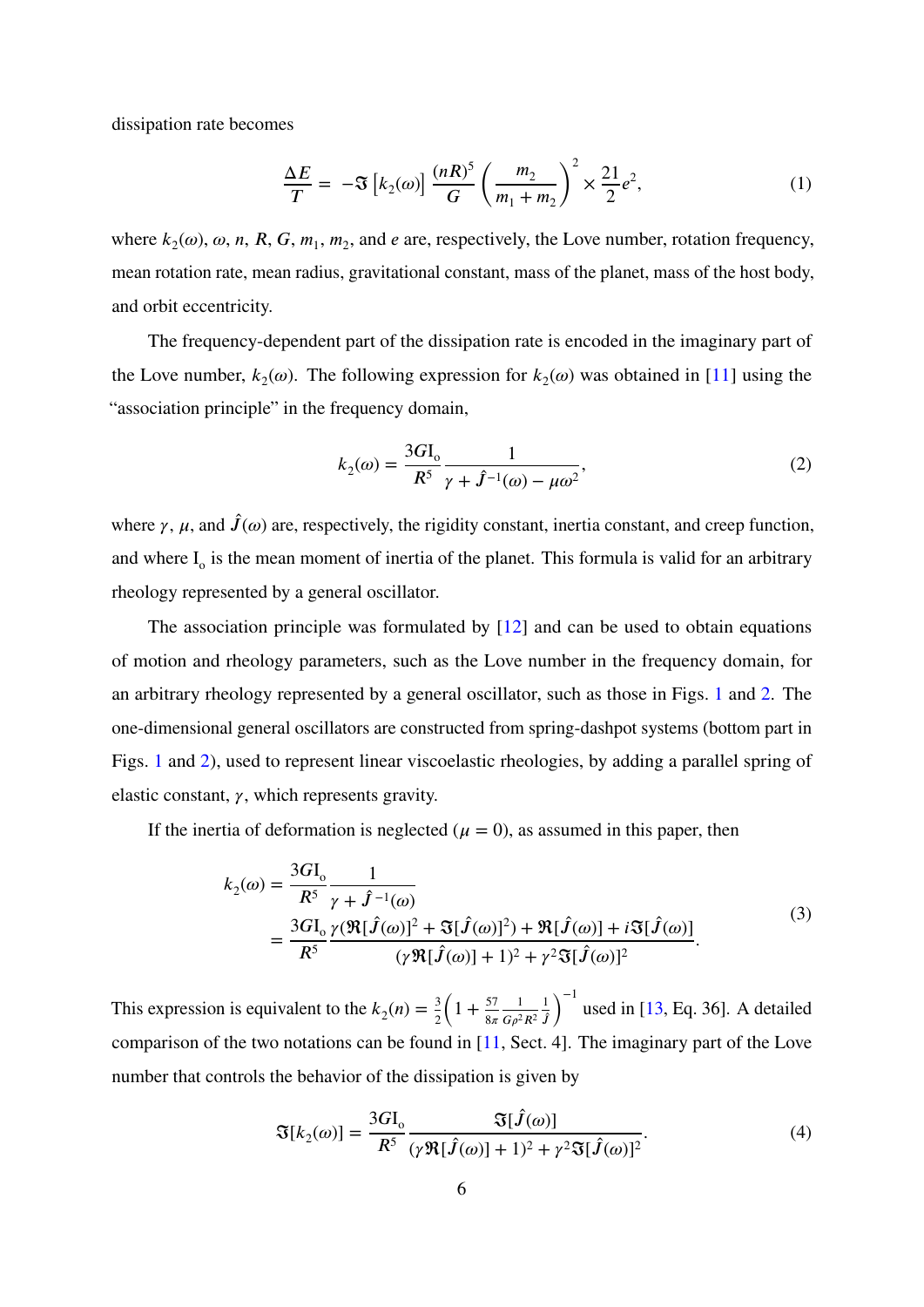For the Sundberg-Cooper rheology in Fig. [2,](#page-4-0)

$$
\hat{J}(\omega) = J_0 \left( 1 - i(\omega \tau_M)^{-1} + \frac{J_1/J_0}{1 + i\eta_1 J \omega} + (i\omega \tau_A)^{-\alpha} \Gamma(1 + \alpha) \right),\tag{5}
$$

where  $J_0 = 1/\alpha_0$ ,  $J_1 = 1/\alpha_1$ ,  $\tau_M = \eta_0/\alpha_0$  is the Maxwell time and  $\tau_A = (J_0/A)^{1/\alpha}$  is the Andrade time, with  $\alpha$  and  $\dot{A}$  being parameters of the Andrade element. The other parameters are defined in Table [1.](#page-3-1) The physical dimensions of  $\eta_0$ ,  $\eta_1$  and  $\alpha_0$ ,  $\alpha_1$  are  $1/s$  and  $1/s^2$ , respectively. These constants can be obtained from the parameters in Table [2](#page-3-2) with the usual dimensions (viscosity[Pa s] and elasticity[Pa]) if the parameters are multiplied by

$$
\frac{152\pi}{15} \frac{R}{m_1} = 4.15375 \times 10^{-17} \text{m/kg}.
$$

The unusual dimension of these parameters and of  $\gamma$  as well as the equivalence of the two sets of parameters are explained in detail in [\[11,](#page-11-6) Sects. 2.1 and 4]. Consequently,

<span id="page-6-1"></span>
$$
\mathfrak{F}[\hat{J}(\omega)] = -J_0 \Bigg( (\omega \tau_M)^{-1} + \frac{\eta_1 \omega J_1^2 / J_0}{1 + (\eta_1 J_1 \omega)^2} + \sin \frac{\pi \alpha}{2} (\omega \tau_A)^{-\alpha} \Gamma(1 + \alpha) \Bigg),\tag{6}
$$

and

<span id="page-6-2"></span>
$$
\mathfrak{R}[\hat{J}(\omega)] = -J_0 \Bigg( 1 + \frac{J_1/J_0}{1 + (\eta_1 J_1 \omega)^2} + \cos \frac{\pi \alpha}{2} (\omega \tau_A)^{-\alpha} \Gamma(1 + \alpha) \Bigg). \tag{7}
$$

Equations  $(1)$ ,  $(4)$ ,  $(6)$ , and  $(7)$  combined are used in the next section to evaluate the dissipative behavior of the TRAPPIST-1e planet modeled after the Sundberg-Cooper rheology.

#### <span id="page-6-0"></span>**4 TRAPPIST-1e**

As an application of the Sundberg-Cooper rheology, we study the revolution of the TRAPPIST-1e planet. TRAPPIST-1e is a solid, close-to-Earth-sized exoplanet orbiting within the habitable zone around the ultra-cool dwarf star TRAPPIST-1 [\[14,](#page-12-1) [15\]](#page-12-2). We assume the planet to be a homogeneous body with a Sundberg-Cooper rheology that is experiencing tidal deformations due to its host star. The parameters and assumptions on the planet orbit are either the same as or close to the ones in [\[5\]](#page-11-0) and can be seen in Table [3.](#page-7-0) The mean moment of inertia and the rigidity constant in Table [3](#page-7-0) are estimated using the approach in [\[11\]](#page-11-6). We assume that the planet is in 1∶1 spin-orbit resonance with its host red dwarf. The orbit is assumed to be planar and just slightly eccentric.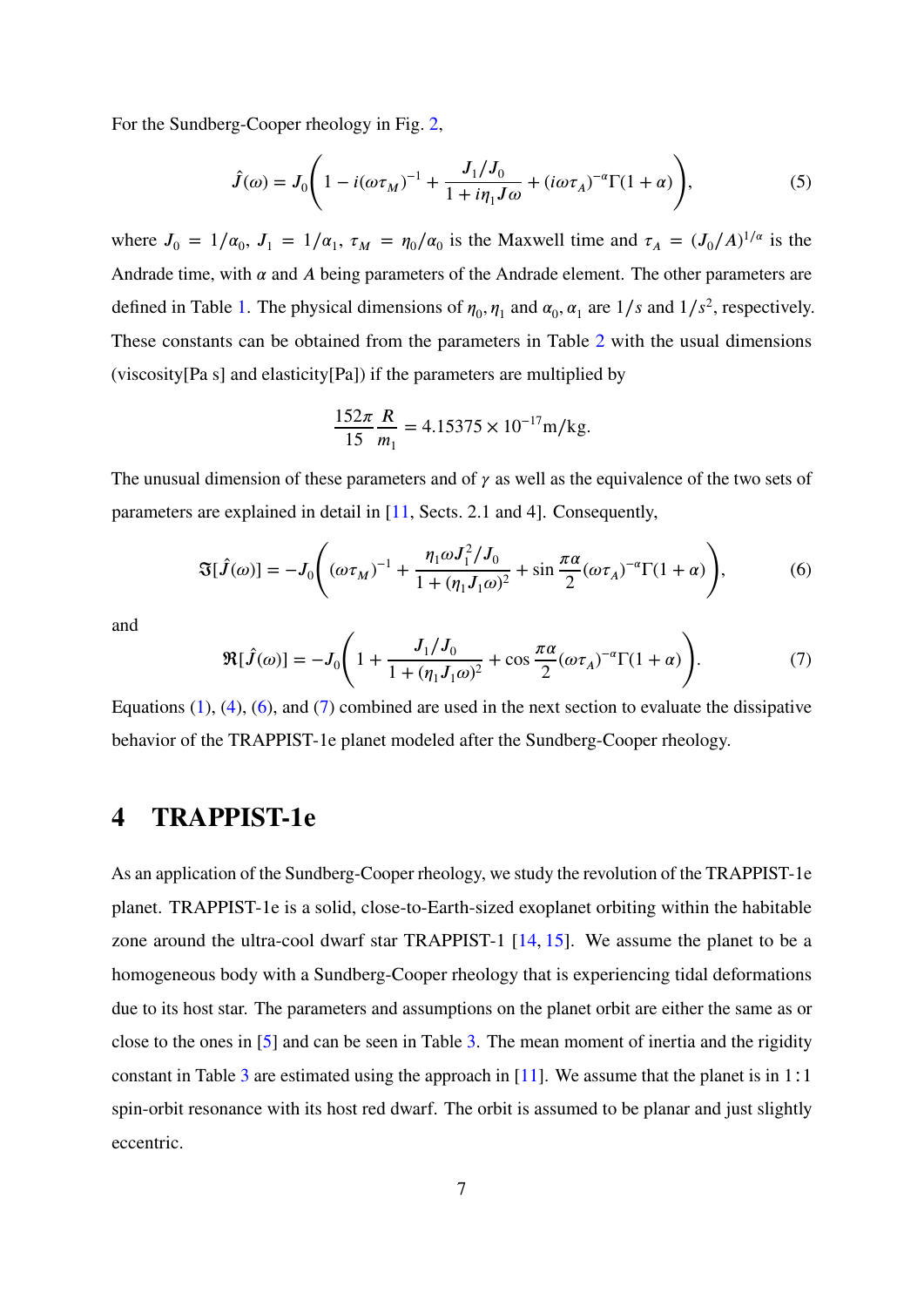| Quantity               | Symb.            | Unit              | Value                                          |
|------------------------|------------------|-------------------|------------------------------------------------|
| <b>Mass</b>            | m <sub>1</sub>   | kg                | $4.6 \times 10^{24}$                           |
| Mass of the star       | m <sub>2</sub>   | kg                | $0.1796 \times 10^{30}$                        |
| Radius                 | R                | km                | 6002                                           |
| Rotation period        | $\boldsymbol{n}$ |                   | rad $s^{-1}$ 1.19217 $\times$ 10 <sup>-5</sup> |
| Semi-major axis        | a                | AU                | 0.029                                          |
| Mean moment of inertia | $I_{\alpha}$     | kg m <sup>2</sup> | $6.6284 \times 10^{37}$                        |
| Rigidity constant      | γ                | $s^{-2}$          | $1.13592 \times 10^{-6}$                       |

<span id="page-7-0"></span>**Table 3:** Orbital parameters for the TRAPPIST-1e planet taken from [\[5\]](#page-11-0) or calculated.

We are interested in reproducing the dissipation rate of the planet modeled after a multilayered rheology with an icy layer in [\[5\]](#page-11-0). As mentioned before, it suffices to study the frequency dependence of the imaginary part of the Love number. In Fig. [4](#page-8-0) (top) we plot  $\mathfrak{F}[k_2(\omega)]$  against  $\omega$  for three different values of the viscosity parameter,  $\eta_1$ , of the Voigt element (10<sup>17</sup>, 10<sup>19</sup>, and  $10^{21}$  Pa s) and observe the behavior of the second dissipation peak. We see that with increased viscosity the peak migrates to the left, closer and closer to the first peak. This behavior mimics the behavior in Fig. [4](#page-8-0) (bottom), which was obtained with a multilayered model. The viscosities used in our model are  $10<sup>3</sup>$  times larger than those of the ice employed in [\[5\]](#page-11-0). It is important to note that the viscosity of the Voigt element in our model is just part of a whole rheological model and, unlike in [\[5\]](#page-11-0), does not relate directly to the actual ice crust in TRAPPIST-1e conditions. The remaining parameters were chosen such that we observe the same dissipation rate as that in [\[5\]](#page-11-0); they are given in Table [1.](#page-3-1) Overall, one can see from Fig. [4](#page-8-0) that the imaginary part of the Love number for the homogeneous model with the Sundberg-Cooper rheology (top) can reproduce the same curve for the multilayered body (bottom).

In Fig. [5](#page-9-0) we plot the energy dissipation rate dependence on the frequency for  $\eta_1 = 10^{19}$ Pa s and  $e = 0.00452$  using Eq. [\(1\)](#page-5-0). We estimate the dissipation rate for three possible orbit eccentricities and compare the results to the ones obtained by [\[5\]](#page-11-0) for a multilayered body with no icy layer. According to these authors, the dissipation rate for TRAPPIST-1e increases by ∼15% when an icy layer is assumed. One can see from Table [4](#page-9-1) that the ∼15% difference is preserved for all three eccentricities.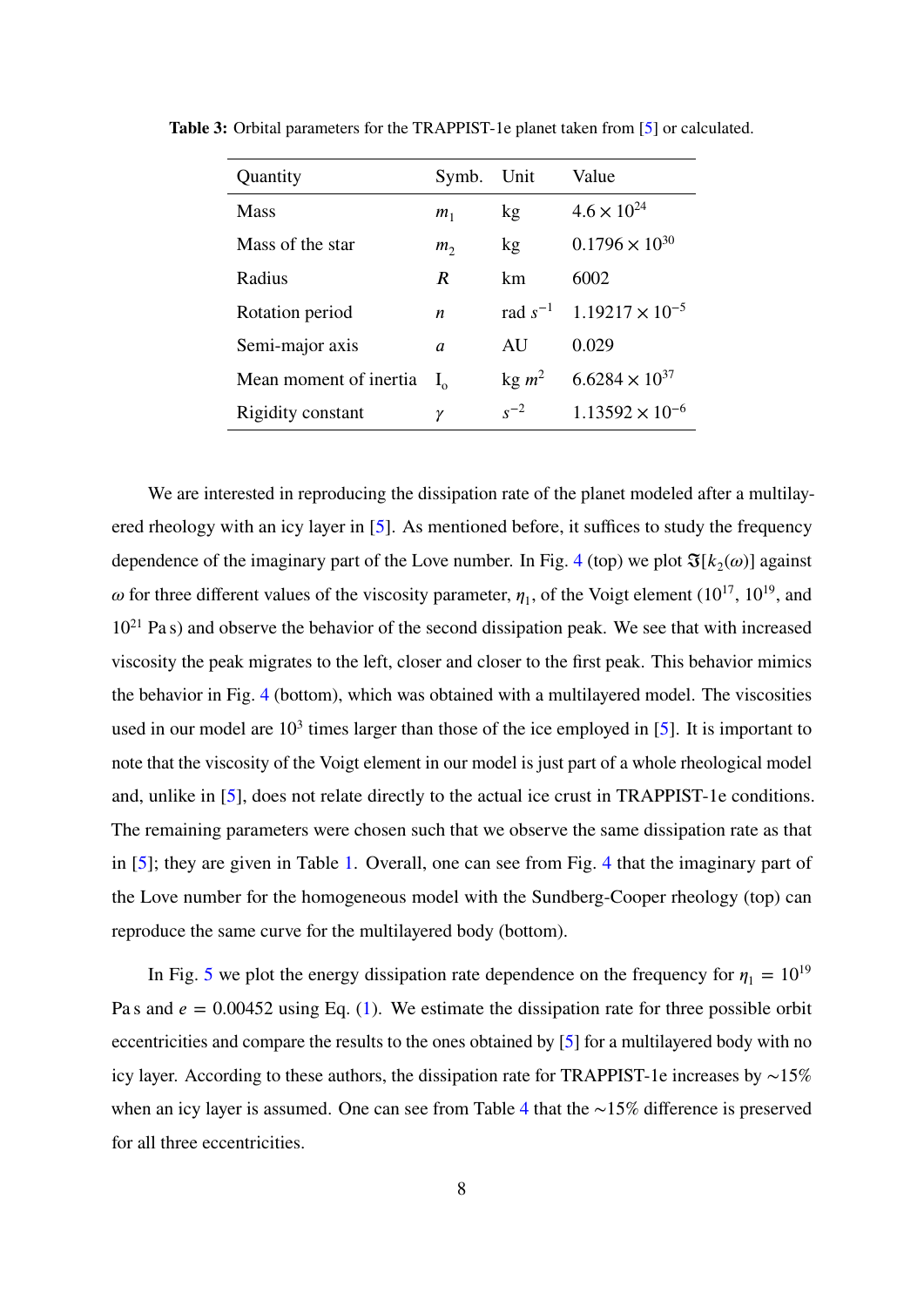<span id="page-8-0"></span>

**Figure 4:** Comparison of dissipation for homogeneous and stratified rheologies. Top: Imaginary part of the Love number for TRAPPIST-1e modeled after the Sundberg-Cooper rheology for different values of  $\eta_1$  and  $\tau_A = 1.18 \times \tau_M$ . The dashed vertical line marks the value of the TRAPPIST-1e mean rotation rate. Bottom: Same as top but for multilayered rheology. The figure is taken from [\[5,](#page-11-0) Fig. 11].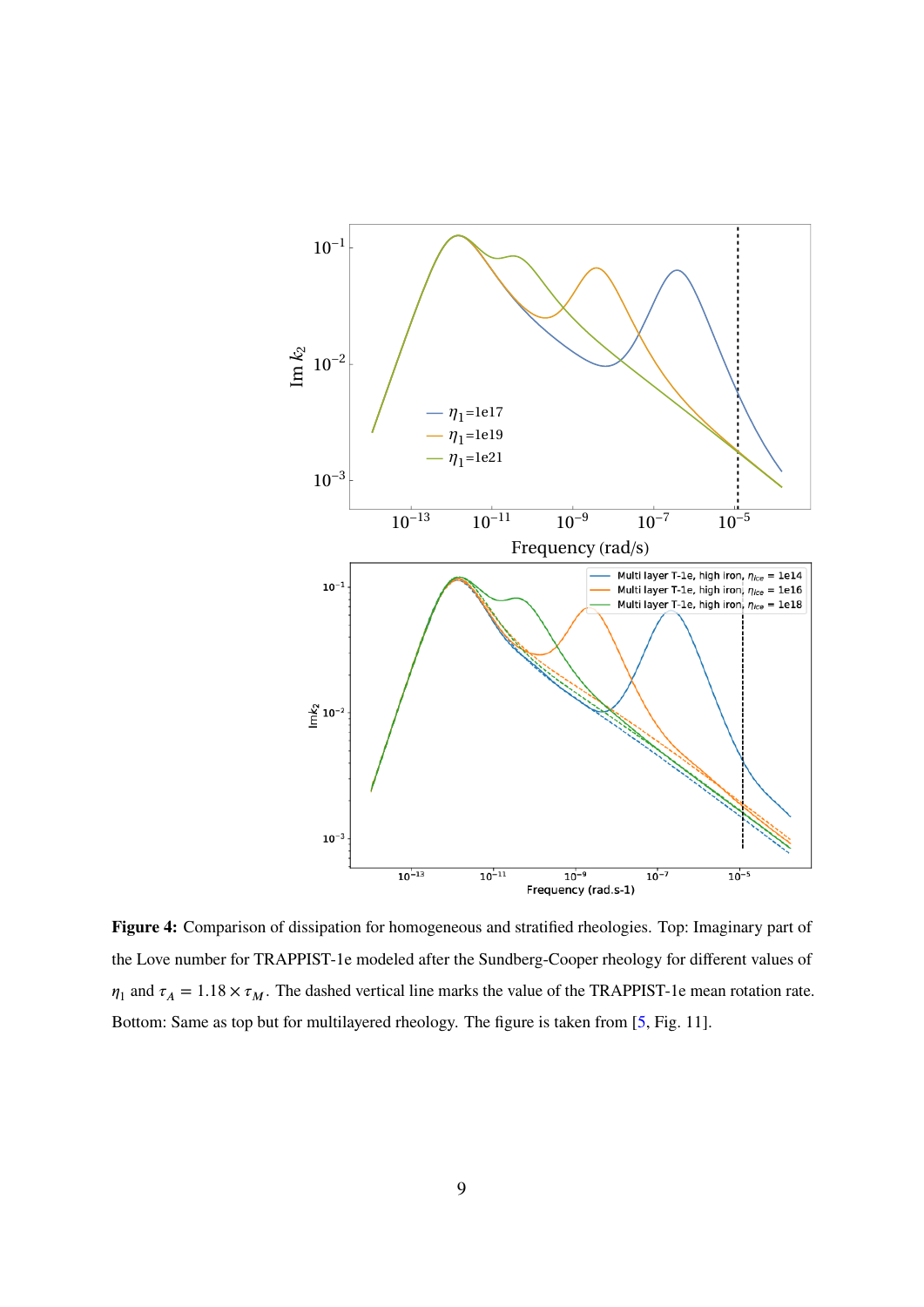<span id="page-9-0"></span>

**Figure 5:** Dissipation rate for  $\eta_1 = 10^{19}$  Pa s and  $\tau_A = 1.18 \times \tau_M$ . The dashed vertical line marks the value of the TRAPPIST-1e mean rotation rate.

<span id="page-9-1"></span>**Table 4:** Energy dissipation rate for three possible TRAPPIST-1e orbit eccentricities for the multilayer model (MLM) with no icy layer (or a low iron composition) taken from [\[5\]](#page-11-0) and for the homogeneous model (HM) with an icy layer obtained here.

|         | Eccentricity MLM, no ice (TW) HM, icy (TW) |      |
|---------|--------------------------------------------|------|
| 0.00452 | 9.3                                        | 10.8 |
| 0.00510 | 12                                         | 13.8 |
| 0.00568 | 15                                         | 17.1 |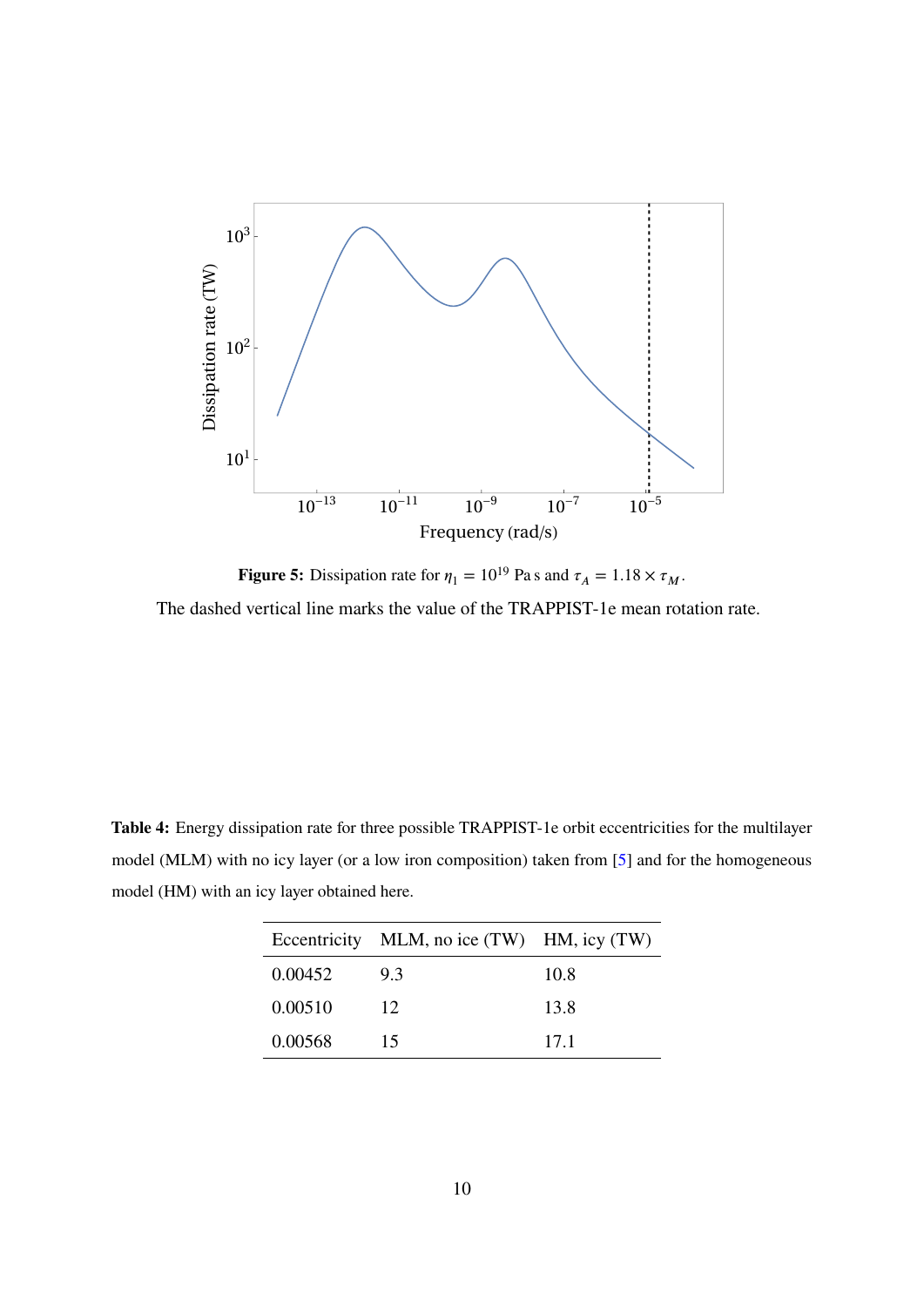### <span id="page-10-1"></span>**5 Conclusions**

We have shown that a multilayered body with an icy layer can be reasonably approximated by a homogeneous body with the Sundberg-Cooper rheology as long as we are interested in the tidal dissipation of energy in the body. The mean dissipation rate at the rotation frequency as well as its behavior for the entire range of frequencies obtained here for the body modeled with an effective rheology are in very good agreement with the values obtained for the multilayered body in [\[5\]](#page-11-0). Our results support the idea that for some bodies and ranges of parameters we do not really need to use complex multilayer models and that effective homogeneous models can be a good approximation for possibly stratified planets and satellites. It would be interesting to study the connection between the parameters of homogeneous and stratified models, such as the relationship between the viscosity parameters in the Sundberg-Cooper rheology and the viscosities of the actual components of the stratified bodies being modeled.

#### **Acknowledgments**

The author thanks Clodoaldo G. Ragazzo (IME/USP) for useful discussions and a careful reading of the manuscript, and J. Ricardo G. Mendonça (EACH/USP) and an anonymous referee for several remarks and many suggestions improving the manuscript. The author is partially supported by FAPESP, Brazil under grant no. 2019/25356-9.

#### **References**

- <span id="page-10-0"></span>[1] I. Matsuyama, Tidal dissipation in the oceans of icy satellites, *Icarus* **242**, 11–18 (2014) [10.1016/j.icarus.2014.07.005.](https://doi.org/10.1016/j.icarus.2014.07.005)
- [2] I. Matsuyama, M. Beuthe, H. C. F. C. Hay, F. Nimmo, and S. Kamata, Ocean tidal heating in icy satellites with solid shells, *Icarus* **312**, 208–230 (2018) [10.1016/j.icarus.2018.04.013.](https://doi.org/10.1016/j.icarus.2018.04.013)
- [3] H. Folonier and S. Ferraz-Mello, Tidal synchronization of an anelastic multi-layered body: Titan's synchronous rotation, *Celestial Mechanics and Dynamical Astronomy* **129** (4), 359–396 (2017) [10.1007/s10569-017-9777-5.](https://doi.org/10.1007/s10569-017-9777-5)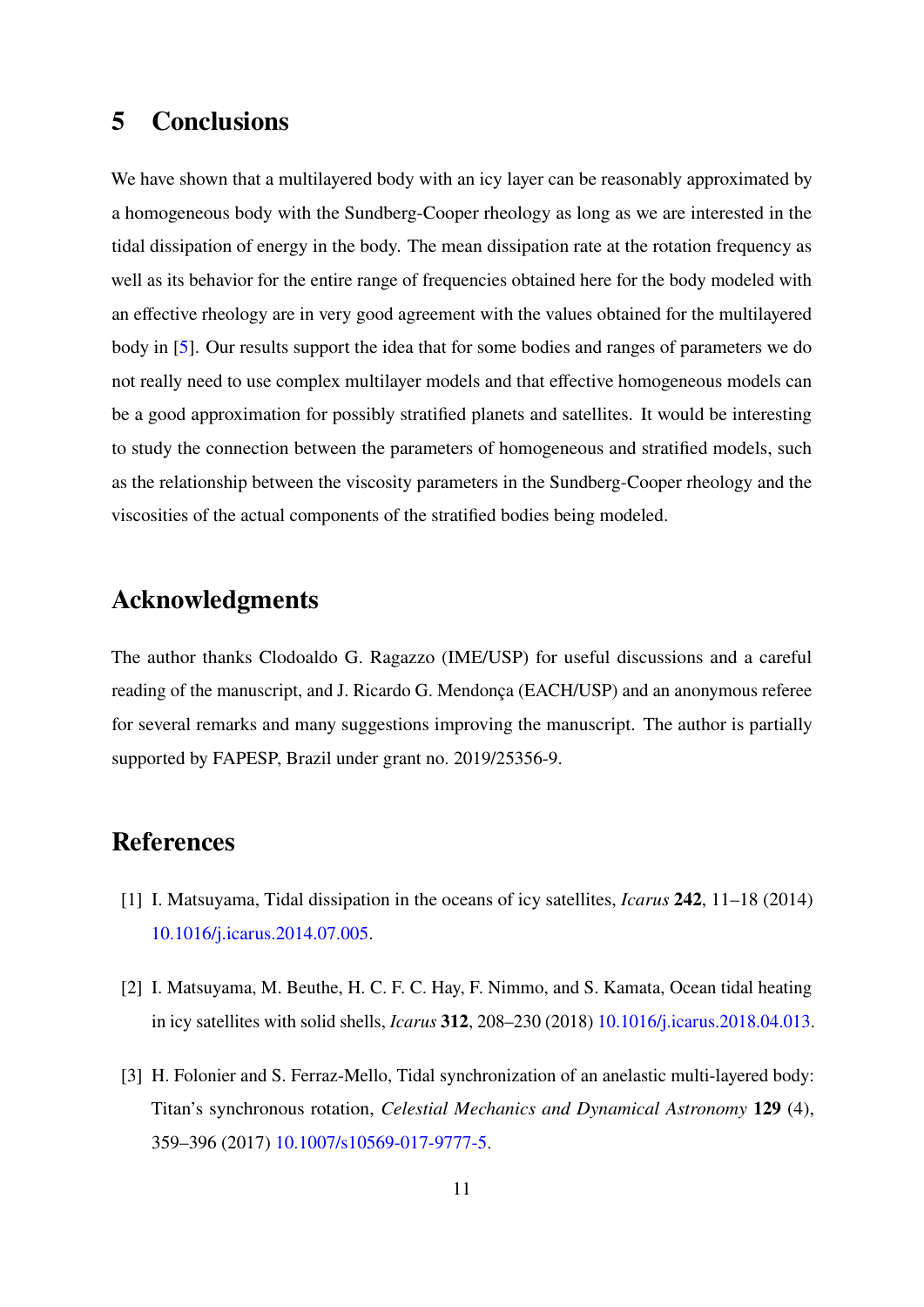- [4] G. Boué, N. Rambaux, and A. Richard, Rotation of a rigid satellite with a fluid component: a new light onto Titan's obliquity, *Celestial Mechanics and Dynamical Astronomy* **129** (4), 449–485 (2017) [10.1007/s10569-017-9790-8.](https://doi.org/10.1007/s10569-017-9790-8)
- <span id="page-11-0"></span>[5] E. Bolmont, S. N. Breton, G. Tobie, C. Dumoulin, S. Mathis, and O. Grasset, Solid tidal friction in multi-layer planets: Application to Earth, Venus, a Super Earth and the TRAPPIST-1 planets. Potential approximation of a multi-layer planet as a homogeneous body, *Astronomy & Astrophysics* **644**, A165 (2020) [10.1051/0004-6361/202038204.](https://doi.org/10.1051/0004-6361/202038204)
- <span id="page-11-1"></span>[6] D. Shoji, H. Hussmann, K. Kurita, and F. Sohl, Ice rheology and tidal heating of Enceladus, *Icarus* **226** (1), 10–19 (2013) [10.1016/j.icarus.2013.05.004.](https://doi.org/10.1016/j.icarus.2013.05.004)
- <span id="page-11-2"></span>[7] M. Sundberg and R. F. Cooper, A composite viscoelastic model for incorporating grain boundary sliding and transient diffusion creep; correlating creep and attenuation responses for materials with a fine grain size, *Philosophical Magazine* **90** (20), 2817–2840 (2010) [10.1080/14786431003746656.](https://doi.org/10.1080/14786431003746656)
- <span id="page-11-3"></span>[8] J. P. Renaud and W. G. Henning, Increased tidal dissipation using advanced rheological models: implications for Io and tidally active exoplanets, *The Astrophysical Journal* **857** (2), 98 (2018) [.](https://ui.adsabs.harvard.edu/abs/2018ApJ...857...98R)
- <span id="page-11-4"></span>[9] A. Bagheri, A. Khan, D. Al-Attar, O. Crawford, and D. Giardini, Tidal response of Mars constrained from laboratory-based viscoelastic dissipation models and geophysical data, *Journal of Geophysical Research (Planets)* **124** (11), 2703–2727 (2019) [.](https://ui.adsabs.harvard.edu/abs/2019JGRE..124.2703B)
- <span id="page-11-5"></span>[10] Y. Gevorgyan, G. Boué, C. Ragazzo, L. S. Ruiz, and A. C. M. Correia, Andrade rheology in time-domain. Application to Enceladus' dissipation of energy due to forced libration, *Icarus* **343**, 113610 (2020) [10.1016/j.icarus.2019.113610.](https://doi.org/10.1016/j.icarus.2019.113610)
- <span id="page-11-6"></span>[11] A. C. M. Correia, C. Ragazzo, and L. S. Ruiz, The effects of deformation inertia (kinetic energy) in the orbital and spin evolution of close-in bodies, *Celestial Mechanics and Dynamical Astronomy* **130** (8), 51 (2018) [10.1007/s10569-018-9847-3.](https://doi.org/10.1007/s10569-018-9847-3)
- <span id="page-11-7"></span>[12] C. Ragazzo and L. S. Ruiz, Viscoelastic tides: models for use in Celestial Mechanics, *Celestial Mechanics and Dynamical Astronomy* **128** (1), 19–59 (2017) [10.1007/s10569-](https://doi.org/10.1007/s10569-016-9741-9) [016-9741-9.](https://doi.org/10.1007/s10569-016-9741-9)